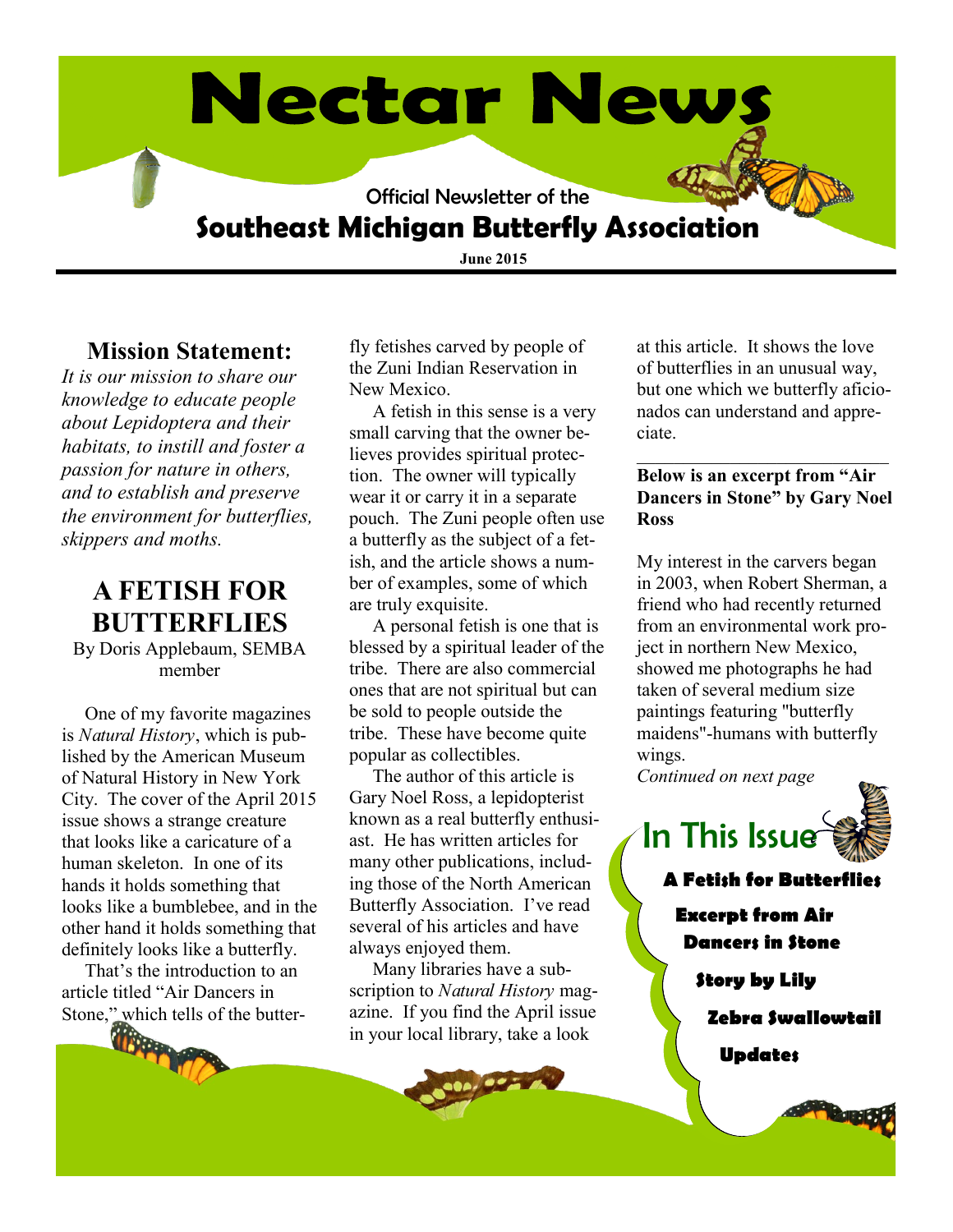

All were from the brushes of a Zuni artist, Edward Lewis. Robert had also collected several small stone carvings of stylized butterflies that he called "fetishes." All were created in the ancient Pueblo of Zuni, in the heart of the reservation.

As a lepidopterist (butterfly scientist) and an ethnobiologist (a student of the interaction between indigenous people and their native flora and fauna), I already knew that diverse societies throughout the world share an interest in butterflies, whose metamorphic life cycle is a source of wonder. But Robert's samples of contemporary Zuni "butterfly worship" were new to me. In July 2006 I finally was able to arrange a first foray into the world of the Zuni, or A:shiwi (The Flesh), as they identify themselves.

After settling in, I sought out Edward Lewis, the artist who had painted the butterfly maidens. An affable, unassuming thirtythreeyear- old, he was very receptive. Turns out no one in the Pueblo had ever met a person who actually studied butterflies (bu:lak'kya). Lewis immediately christened me Nana Bu:lak'kya, or "Grandpa Butterfly." In return I presented him with several field guides to butterflies that could assist him in identifying species **in** his region.

Lewis said, "We Zunis believe that butterflies are earthly representations of Butterfly Maiden. It is Butterfly Maiden who brings the rain-the lifeblood-to our village. The butterfly's metamorphosis is relevant to our beliefs in how we came into this world."

I learned that the butterfly is a "power animal," that is, a spiritual helper, companion, and guide that possesses qualities humans need in this world. Butterflies, for example, embody beauty, balance, change, transformation (including healing), movement, and air. Butterflies are endearingly referred to as "dancing flowers" and "air dancers." According to Zuni beliefs, anyone who embraces the butterfly as a personal spirit usually exhibits a heightened sensitivity (including the wisdom to recognize when others are in a process of transformation). "Butterfly People" are noted to be charming, successful in business and love, and sensitive to air quality.

For the Zuni, butterflies interact with humans at their moment of need. The interactions are personal, positive. Put simply, butterflies make us feel better and make us better people.

Ross, Gary Noel. "Air Dancers in-Stone." *Natural History* 04 2015: 12- 7. *ProQuest.* Web. 29 June 2015 .

#### **THE ADVENTURES OF TEN MONARCH BUTTERFLIES**

By Lily Anna Reynoso, Age 7, Granddaughter of Angela Stead.

Once there were ten Monarch butterflies. They had black dotted spots and orange stripes. They liked to fly in the meadow to drink nectar. The meadow had many flowers like daisies, dandelions, and violets. Their favorite was milkweed and one gigantic white butterfly bush.

Next to the meadow lived a little girl named Martha. Every afternoon, Martha liked to run with the butterflies. She liked to watch them drink the nectar from the flowers. She liked when the butterflies would land on her too.

On the other side of the meadow, lived an old, grouchy man named Sam, who did not like butterflies. Sam wanted to get rid of all the butterflies. One day, Sam decided to cut down all the plants in the meadow even the grass. The next day, the butterflies came to the meadow and found no food. They had to fly somewhere else to look for food.

Martha was running to the meadow, excited, but when she got there she saw nothing.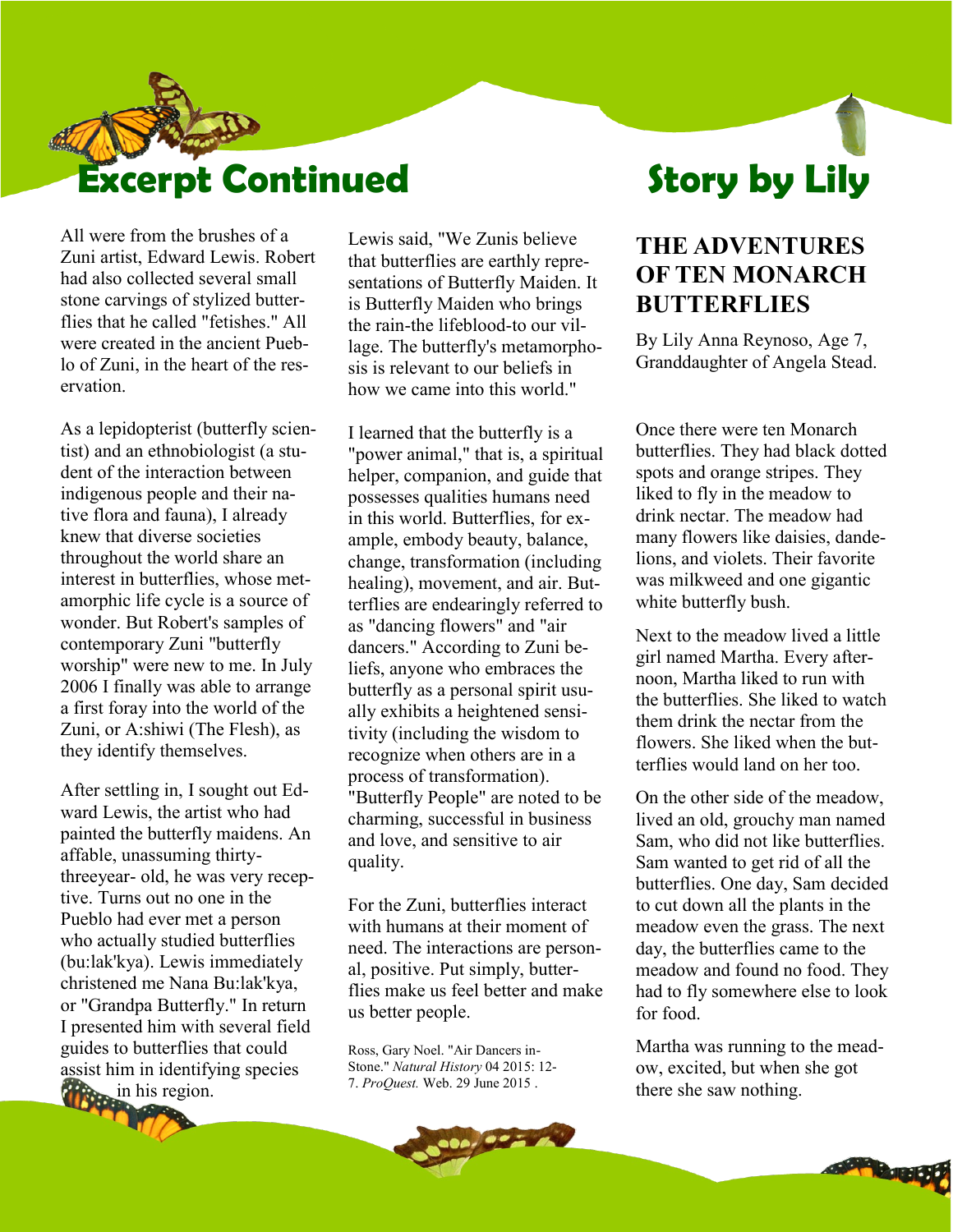## **Zebra Swallowtail**

She felt sad and walked all the way home. On the way home, she was thinking of a plan to help the **butterflies** 

When her dad came home from work, they decided to use their backyard. They went to the store to buy new plants. They bought milkweed, dandelions, violets, daisies, and a pink butterfly bush. They planted everything in their backyard. The plants grew and grew and grew. The ten Monarch butterflies saw the plants and flew to the backyard. The butterflies, Martha, and her dad were happy once again.

The old grouchy man, Sam, could only look over his fence to see what was happening. He could no longer destroy the butterfly habitat.

 $\mathcal{L}_\text{max}$ 



Above: Zebra Swallowtail

#### **Zebra Swallowtail**

*Eurytides Marcellus* 

**Identification:** Upper surface of wings with black stripes on pale whitish-green background; hindwings have very long tails and red spots. Early-spring form is smaller and lighter colored.

**Wing span:** 2 1/2—4 inches

**Life History:** Adult males fly in the understory near host plants to find females. Females lay single green eggs on lower leaves of host plant. Caterpillars live and feed on the underside of these leaves, then pupate and hibernate there.

**Caterpillar Host:** shrubs of the genus Asimina (pawpaw) in he Annonaceae family.

**Habitat:** Breeds in moist low woodlands near swamps and rivers. Adults fly to nectar plants in open fields and brushy areas.



Above: Pawpaw leaves



**John Blair's Open Garden** Sunday, July 26 1pm

#### **Brenda's Open Garden**

Sunday, August 16 2-5pm

Brenda is doing research on the O.E. parasite and the Tussock Moth Caterpillar. Please contact her if you have any to give away.

\_\_\_\_\_\_\_\_\_\_\_\_\_\_\_\_\_\_\_\_\_\_\_\_\_\_\_

#### **Grant Award Winners!**

- Diane Pruden, Kensington Metro Park
- Lisa Denys, Holiday Nature Preserve
- Marianne Lupinacci, John Paul II Catholic School
- Kathy Bey and Karen Jewell, Nankin Mills Butterfly Garden

\_\_\_\_\_\_\_\_\_\_\_\_\_\_\_\_\_\_\_\_\_\_\_\_\_\_\_

#### *The Detroit News*

**Residents need to step in to reverse dwindling butterfly habitats, experts say**

Features SEMBA Co-founder Brenda Dziedzic

[http://www.detroitnews.com/story/](http://www.detroitnews.com/story/life/home-garden/2015/06/11/building-butterfly-habitat/71090380/) life/home-[garden/2015/06/11/](http://www.detroitnews.com/story/life/home-garden/2015/06/11/building-butterfly-habitat/71090380/) building-[butterfly](http://www.detroitnews.com/story/life/home-garden/2015/06/11/building-butterfly-habitat/71090380/)[habitat/71090380/](http://www.detroitnews.com/story/life/home-garden/2015/06/11/building-butterfly-habitat/71090380/)